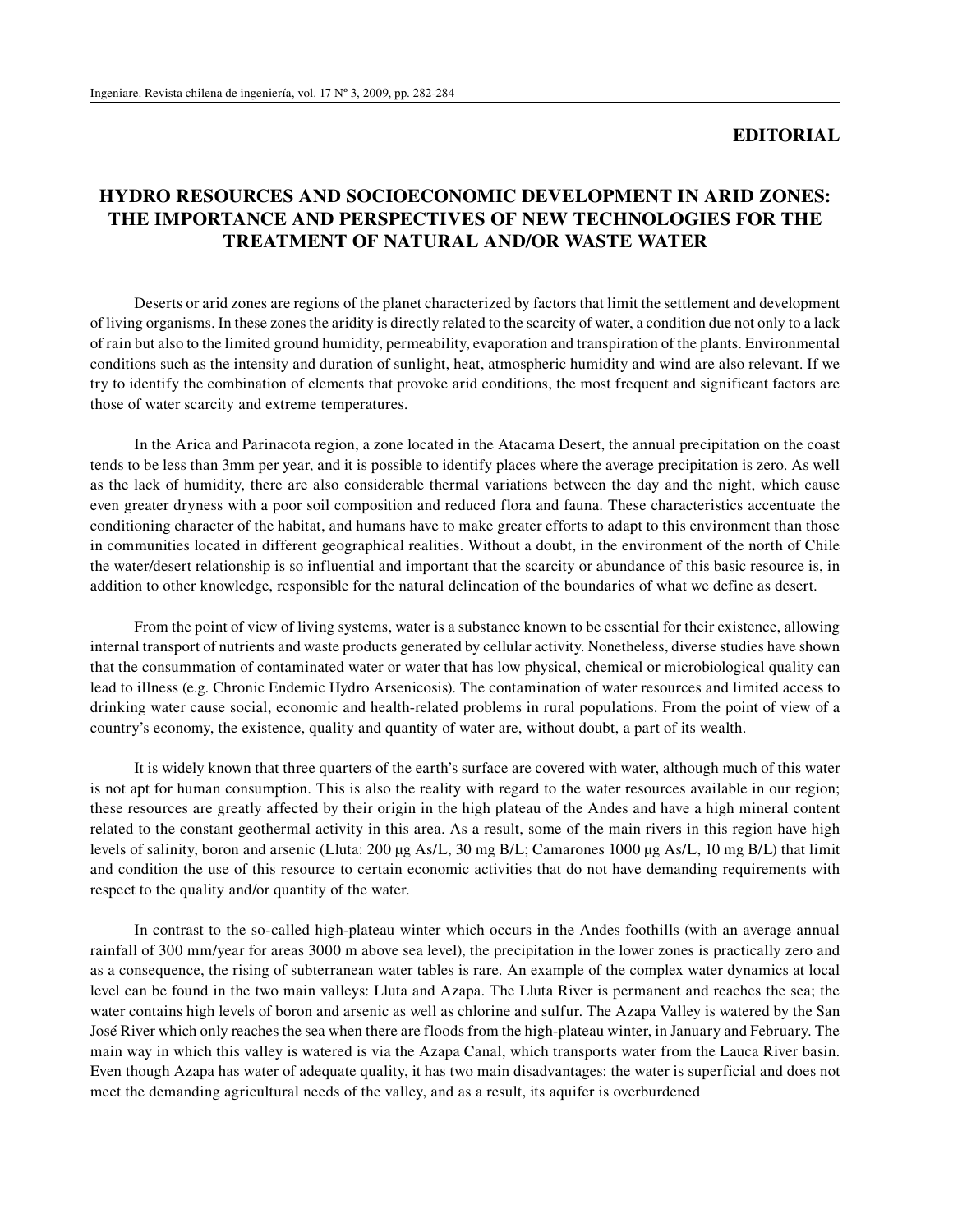Currently, research is being carried out to improve the use of the available water for agricultural aims, and to improve its quality, with low levels of specific toxic elements for certain susceptible vegetables. This will facilitate the introduction of new crops to the valley, and thus, a greater economic development. This is the only way in which agriculture will be able to become one of the sustainable economic resources in this new Region.

Conventional water treatment processes, such as inverse osmosis, flocculation, decantation, ultrafiltration and others, generally involve high implementation, operational and maintenance costs, as well as a need for highly specialized supervising staff. This makes it difficult to apply these technologies in an area with low population and limited economic income, due to the high initial investment costs.

However, the new technologies for water treatment for different uses could be an interesting alternative for resolving the increasing demand for this vital element. These technologies are an innovative development that enables water that is safe for human consumption, both chemically and microbiologically, to be provided from the water that is naturally available in the region, as well as the development of new processes for the treatment of the diverse types of waste water.

The use of solar radiation is today one of the most popular objectives in the field of technological innovations that seek to obtain new sources of energy for the development of sustainable economic activity.

Solar radiation is a permanent natural energy source that has great potential for a wide variety of applications given its important advantages of abundance and accessibility. Developed countries advance active policies for using this solar energy, transforming it into an economically viable and adequately competitive alternative.

In developing countries, it is more difficult to implement these incipient technologies due to the investment and conditions that they require. In this context, it is very important to consider alternatives that allow the use of this resource with technologies based on advanced scientific concepts and ideas that do not require excessively high initial investment. Moreover, the development of these methods, due to the benefits that they bring to rural populations with low socioeconomic incomes, should be a priority for state policies in developing countries.

The ultraviolet radiation in the solar spectrum allows for a very simple disinfection method to neutralize pathogens in water contained in closed systems, such as the use of polyethylene bottles, since it has a proven capability for destroying the DNA of the pathogens and preventing their reproduction.

In this context, and through the application of a research project, a technology that is adapted to the environmental and physical-chemical characteristics of the water has been developed for our Region. With this research, utilizing common materials, it has been demonstrated that it is possible to use solar energy to disinfect and decontaminate natural water and prepare it for human consumption. In this sense, the development and optimization of simple, efficient, economic and socially acceptable procedures have been prioritized for the purification and disinfection of water in isolated communicated, mainly located in rural zones.

Thanks to the results of this research, it has now been possible to develop innovative technologies that make it possible to provide efficiently safe and disinfected water on a domestic scale in a way that is perfectly operable for the members of a rural family. Thus the challenge for tomorrow is to employ the principles and experience obtained in the treatment of water for domestic use in pilot plants that can be a real alternative to conventional treatment processes due to their low cost and better water treatment flow. That is to say, pilot units that combine high productive efficiency with low implementation costs.